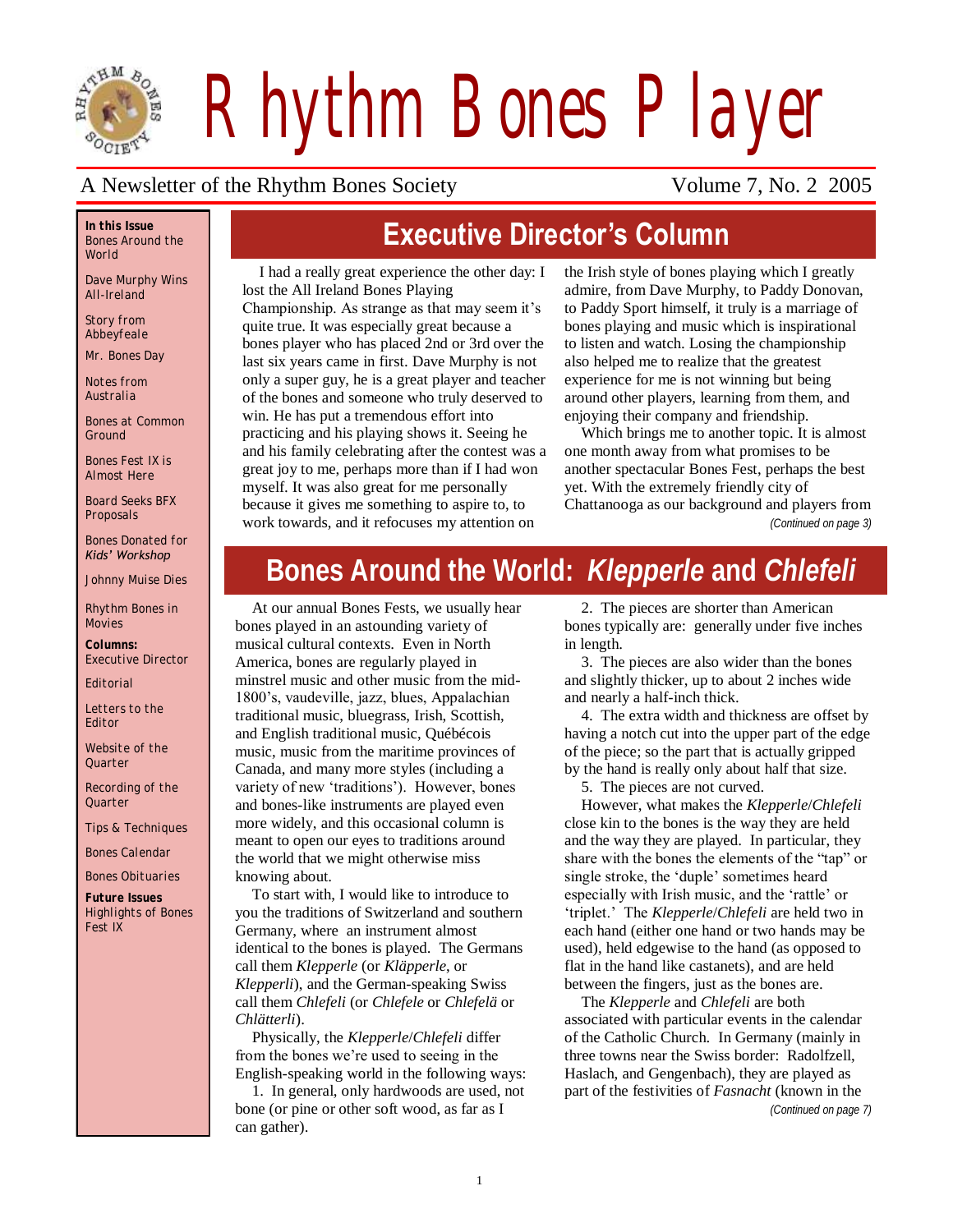### **Editorial**

Jonathan Danforth wrote the lead article for this issue on Swiss/German style of bones playing. We need more international articles and you are invited to share any Bones Around the World knowledge. It will be appreciated.

By the time you read this, Bones Fest IX will almost be upon us. This issue presents more details about this Bones Fest. Janet and I are busy with the preparations and are looking forward to a fun and memorable weekend.

The letter from Lem Bann is interesting. He is from Australia as is fellow member John Hill. Why not send Lem an email introducing yourself. His email address is lembann @winshop.com.au.

I attended a concert recently in Chattanooga where member San Slomovits and his brother Laz performed as the group Gemini. We heard San at Bones Fest VII and he has written a couple of articles for the newsletter. San played only two bones numbers— I would have enjoyed a few more. He did introduce me and the Rhythm Bones Society to his audience. Go and see them if they come to your area. Their concert is pure family musical fun.

Member Randy Seppala has done something interesting—started a new bones making company. He is donating bones for the kids' workshop at this year's Fest and I wrote a brief article on his efforts.

### **Letters to the Editor**

GDAY. Sorry to say I won't renew my membership. I enjoy reading the newsletter, but can't relate to the people in it. The newsletter has super articles. I don't understand the technical instructions, but I appreciate the efforts. If I miss it, I will email you. Is that ok?

If you are talking to [RBS member] Gil Hibben will you let him know I throw his knives. I have 3 large knives plus an axe. I could not go to Melbourne when he was there.

On 24 November 2004, I had my

first paying GIG. We had over 380 people pay to watch the show. To put on a better act, I made a new set of bones three weeks before the event and taught myself to play them in my left hand. The number I played to was March of the Bob Cats by Bob Crosby. I danced in the middle, and played the 4 bones for a BIG finish. My second number was Baby Face, whistled with bones in one hand, danced and whistled with bones in both hands on second verse—left nothing on the stage. Wish I was 27 instead of 67!!!!!

Sorry to read about the death of Vivian Cox. She looked like a DOLL and we need more people like her. *Lem Bann* 

P.S., the new Bones I adapted are 55 years old. An old mate sent them to me—he can't play any more.

[To learn more about Lem and see and hear him play, go to www.abc.net.au/arts/adlib/stories/ s916160.htm.]

Reluctantly, I can't do Bones Fest this year. However, I will be doing a bones workshop in October as well as some classes. Is it ok to photocopy articles from the newsletters for this as long as I credit them? *Carla Cantor*

[We do not have a policy on this, but copies of articles and newsletters for educational purposes are certainly 'fair use' under the copyright law. And yes, credit is appropriate. Carla

### **Bones Calendar**

As always, check out the rather complete Bones Calendar section of the rhythmbones.com website. **July 8-10.** Bones Fest IX in Chattanooga, TN hosted by Steve Wixson. If you would like to come and have not registered, contact Steve now at 423-886-1744 or wixson@chattanooga.net.

**August 29-September 4.** 30th annual National Traditional Country Music Association Festival and Contests with Bones Contest on Saturday, September 3rd. Contact

www.oldtimemusic.bigstep.com or Jerry Mescher for information. This is a great opportunity to perform for a

#### *Rhythm Bones Player*

Rhythm Bones Society Volume 7, No. 2 Second Quarter 2005 ISSN: 1545-1380

**Editor** Steve Wixson wixson@chattanooga.net

**Executive Director** Stephen Brown Bones@crystal-mtn.com

**Web Site Coordinator** Jonathan Danforth webmaster@rhythmbones.com

**Board of Directors** Steve Brown, Executive Director Sally Carroll Everett Cowett Gil Hibben, Assistant Director Mel Mercier Jerry Mescher Steve Wixson, Secretary/Treasurer

 The Rhythm Bones Player is published quarterly by the Rhythm Bones Society. Nonmember subscriptions are \$10 for one year; RBS members receive the Player as part of their dues.

 The Rhythm Bones Player welcomes letters to the Editor and articles on any aspect of bones playing. All material submitted for consideration is subject to editing and condensation.

Rhythm Bones Central web site: rhythmbones.com

# **Recorded Bones Music**

Member Randy Seppala sent me a CD titled *Finnish Medley and More, Volume 1* by Wilpela & Friends Band. Randy plays bones on most of the nineteen tracks. This CD is a really enjoyable album with accordion, banjo, bass guitar, mandolin, drums, bones and spoons and a few tracks with vocals in Finnish. If you have a Finnish background, this is a must have CD. The CD will be played at the upcoming Bones Fest. To order, contact Will Kilpela at 1603 Mildred Ave, Marquette, MI 49855 or call 906- 226-3685 or see Randy at the Fest.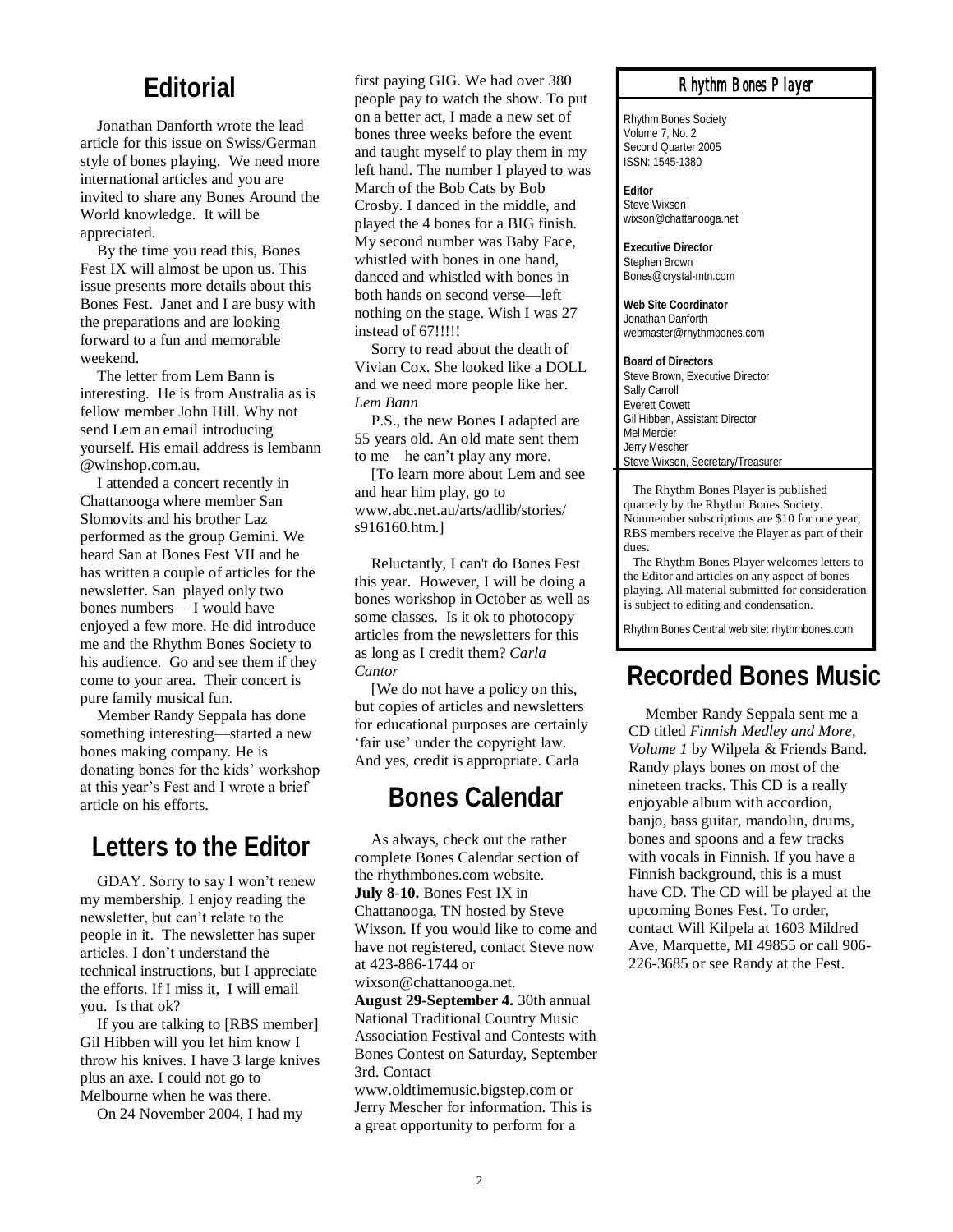*(Exec Director's Column-continued from page 1)*

California to Denmark expected to attend, the scene is set for an interesting and inspiring weekend. Building on last years workshops with several new and exciting topics, this is a rare opportunity for us to learn from some very accomplished players, both old and new. Experience both beginning and advanced playing workshops, as well as scrimshaw and Taketina, a polyrhythmic teaching technique which incorporates bones playing. Steve and Janet Wixson will open their beautiful home for a virtual feast of bones playing and literal feast of exceptional food, where jamming will abound. We'll have a chance to show the general public what bones playing is all about during our Saturday night performance at the Mountain Opry stage, with more jamming at the Wixson's until the wee hours. And don't forget the Sunday brunch with continued fun and jamming. I particularly want to encourage those of you who play instruments besides the bones to bring them along and help provide music for the week end. I can't begin to express what bones fest has meant to me personally and the effect it has had on my playing. Meeting and playing with Jerry Mescher, Donnie Decamp, Russ Myers, Mel Mercier, and all the bones players has enriched both my playing and my life. I hope to see each and

# **Bones at Common Ground on the Hill**

Sparky and Rhonda Rucker have performed throughout the U.S., singing songs and telling stories from the American tradition. Sparky Rucker has been performing over forty years and is internationally recognized as a leading folklorist, musician, historian, storyteller, and author.(check out www.sparkyandrhonda.com.)

Here is an item from Sparky and Rhonda's newsletter.

"We'll be teaching the music  $\&$ history of the American Civil War with our old friend, Bob Zentz and exploring the history of Old-Time Black Stringband Music. Folks who

play the traditional instruments of banjo, mandolin, guitar, and bones are urged to attend. *Class slots are still available.* Common Ground on the Hill, July 2-8, Westminster, MD, 410- 857-2771 or

www.commongroundonthehill.org."

Sparky said, "Mike Baytop will be our resident bones player! [Mike attended Friday night at Bones Fest VIII last year.] He's been in our Black Stringband since its inception a couple of years ago. So we'd love to have anybody who wants to play bones to some great music. Mike is also teaching bones at Common Ground

# **Corrections**

The article on Ronnie McShane in last quarter's newsletter (Vol 7, No1) has a couple of errors. The caption to the photo should state he was performing at the 2003 All Ireland Bones Competition. Actually in 2004 he was the judge for the contest.

The list of records at the end of the article is not correct. Ronnie is not on the *Sa Gaiety* album.

# **Bones Obituaries**

RBS member Dan Dywer of the Celtic band *The Tinker's Own* died in a motorcycle accident on October 14, 2003. A tribute by the former band members is at www.tinkersown.com.

Rhythm bones player Carlton D. Bohanan died on July 25, 2003. Carlton was not a RBS member. I met him at my first NTCMA Bones Contest in Iowa. His funeral home obituary says Carlton enjoyed dancing, singing, traveling, camping, attending country festivals, and playing the bones. *Steve Wixson*

# **Rhythm Bones in Movies or TV**

Let's do some research together. Let's make a list of all of the movies on screen or TV that included rhythm bones playing. I know of those listed below (with input from myself, Greg Burrows, Ev Cowett, Barry Patton and Aaron Plunkett.) If you know of others, please let me know and include details about the bones playing and the bones player if known. Thanks, *Steve Wixson*

1. *Riding High* (1950). Bing Crosby plays kitchen knives not bones. His instructor was Brother Bones. 2. *Mary Poppins*. Animated band with bones player backs up Julie Andrews and Dick Van Dyke. 3. *Chocolat*. Very briefly as the main characters board the boat.

4. *Gone with the Wind.* In a street scene with several bones players. 5. *Titanic*. Aaron Plunkett plays bones, spoons and bodhran with Celtic band in the background as main characters go below deck for love scene.

6. *Shaughnessy*. Aaron Plunkett plays bones, spoons and bodhran for the sound track of Louie Lamour's country western story made into a feature film for T.V..

7. *All My Friends Are Cowboys*.. Aaron Plunkett plays bones, spoons, and bodhran for the TV special feature film celebrating the American cowboy with Wilford Brimley, Johnny & June Carter Cash, Joe Diffie, Don Edwards, Ty England, Waddie Mitchell, Kristen Zang and Roy Rogers.

8. "Yes Sir, Mr Bones" a 1951 movie that does a great job reminiscing about the minstrel era. Although there is a lot of white men in blackface, the bone player is a black man, Brother Bones, dressed in white tux and top hat. .. 9. *Two For Texas.* A Ted Turner film.

10. Pot O' Gold which starred Jimmie Stewart.

11. *Deadwood. 2005* Season finale for this HBO series with Barry Patton playing with Byron Berline Band.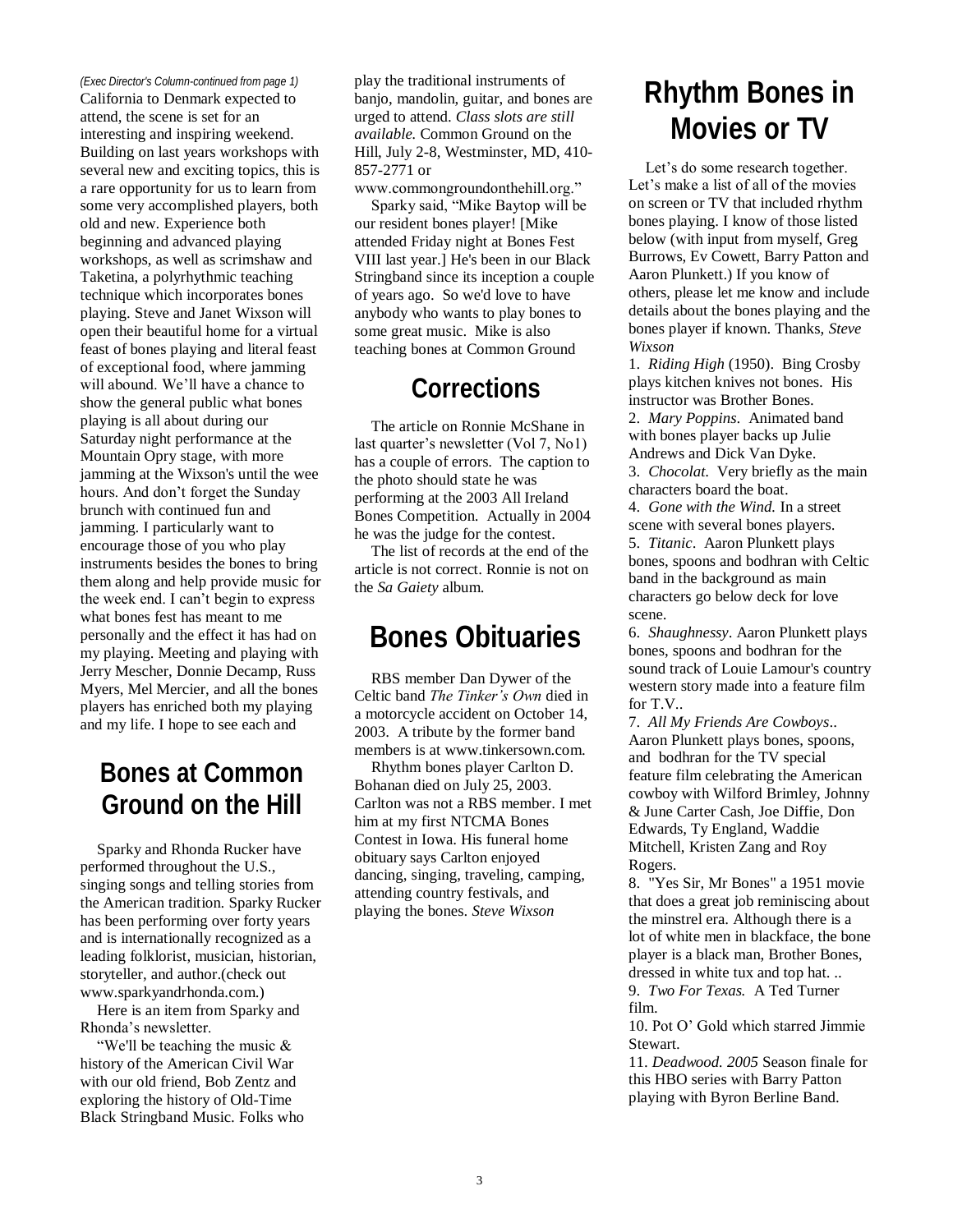### **Bones Fest IX is Almost Here**

#### *There is Rhythm in Them Bones*

Bones Fest IX plans are about complete and we are ready for an exciting weekend in Chattanooga. The food and amenities will be memorable. Registrations received already include both old and new faces.

Workshops, similar to those at Bones Fest VIII, are scheduled (see below) and new is a Kid Workshop at the conclusion of which the kids will take over the Mountain Opry stage and perform for all of us.

Music for this year will be provided by tapes and CDs. We have also invited attendees to bring their other musical instruments and so far we have the expected fiddle to the unexpected xylophone. So expect some interesting rhythm bones/other instrument combinations.

Here is the program:

**Friday**

Noon Board Meeting 2:30pm—5:00 Workshops 5:30–until Reception and jamming at Wixson house. Buffet dinner

 8:30-8:45 A few players play at the Mountain Opry to advertise Saturday night

#### **Saturday**

All Day Bones Market Place 8:00am—9:30 Workshops 10:00—Noon Individual performances at Mountain Opry building Noon—1:30 Lunch on Mountain Opry grounds 1:30pm—3:00 Kid/Youth workshop 1:30—4:30 Individual performances continue. 4:30—5:30 General Membership Meeting at Mountain Opry 6:00—7:30 Italian dinner cooked at Wixson home plus jamming time 8:00—11:00 Fun performances (like last year) open to public at Mountain Opry 11:00—until Relaxing and

jamming around the pool at Wixson home

#### **Sunday**

8:00am—until Brunch at Wixson's

house plus more jamming Here is a summary of the workshops:

**Kids/Youth** (Saturday 1:30 pm) This is mostly for locals, but attendee kids are welcomed. Young Bones Player Editor, Constance Cook, and friends will lead this workshop.

**Beginner/Intermediate** (Friday 2:30 pm) This workshop will teach the basics for new bones players or those who want to improve their skills. Former Executive Director Ev Cowett will lead this workshop.

**Advanced** (Saturday 8:30 am) Ken Wolin will continue his successful workshop begun at Bones Fest VIII.

**Real Bone Making** (Friday 2:30 pm) Would you like to make your own real bones? This workshop will give you all of the techniques including selection, preparation, polishing and aging your bones. Follow it with the Scrimshaw workshop.

**Scrimshaw** (Friday 3:45 pm) Tim Reilly will teach you how to decorate your bones with scrimshaw carvings. This is scheduled so that you can also take the Real Bone Making workshop.

**Taketina/Bones** (Friday 3:45 pm). Here is a special treat by member Greg Burrows who is a certified 'Advanced' Taketina teacher (see www.taketina.com.) He plans an exciting and dynamic workshop in this style applied to bones playing. It uses voice, stepping, handclaps and bones to build simple polyrhythms from the ground up.

If you haven't already decided to attend Bones Fest IX, you are not too late. A Registration Form can be printed from the *rhythmbones.com* 

### **Dave Murphy wins All Ireland Bones Contest**

Steve Brown reports that Dave Murphy won the 2005 All-Ireland Bones Competition. Paddy Donnovan came in second and Steve Brown came in third. The event was judged by Tommy Hayes.

While in Abbeyfeale, Steve judged the Junior Bones Competition and reports that John Ford came in first (see RBP Vol 6, No 3 for a story and photograph from last year's competition) with Brian Coen second and Laura Dillon third.

### **Story From Abbeyfeale**

I had an interesting experience while attending the All Ireland Bones Playing Championship in Abbeyfeale, Limerick, Ireland recently. Some unlucky friends of mine had inadvertently locked their keys in the trunk of their car just outside of Murphy's Pub on the main street. Within minutes they had 30 or so well wishers giving their best advice as to how to get the keys out, all convinced they knew the best way. One such dogooder approached me convinced that the answer was in removing the tail light and getting into the trunk. After thanking him, I changed the subject by asking if he were in town for the music. "Yes, it's brilliant!" he replied. "Are you going to the bones contest tonight?" I further enquired. "No" he said adamantly. Puzzled, I asked why not. "I think all bones players should be cremated!" he exclaimed. Not wanting to inflame him further , I changed the subject, and of course he had no idea he was talking to, at that time, the current All Ireland Champion Bones Player.

Later in the evening I was finishing up with my performance at the contest when I looked into the crowd, and who did i see but the cremator! After comming off stage, I couldn't resist.

# **Board Seeks Proposals for BFX**

The Board is seeking proposals for hosting Bones Fest X. They hope to make a decision and announce the location during the upcoming Bones Fest IX.

 Hosting a Fest takes some work, but is a most rewarding experience. A draft Host Guide is available that lays out the task and can be obtained from Steve Wixson

(wixson@chattanooga.net.) Or contact any previous host.

There is no defined format, but the proposal needs to be in writing if it cannot be presented in person at the Board Meeting that is scheduled for Noon, Friday, July 8.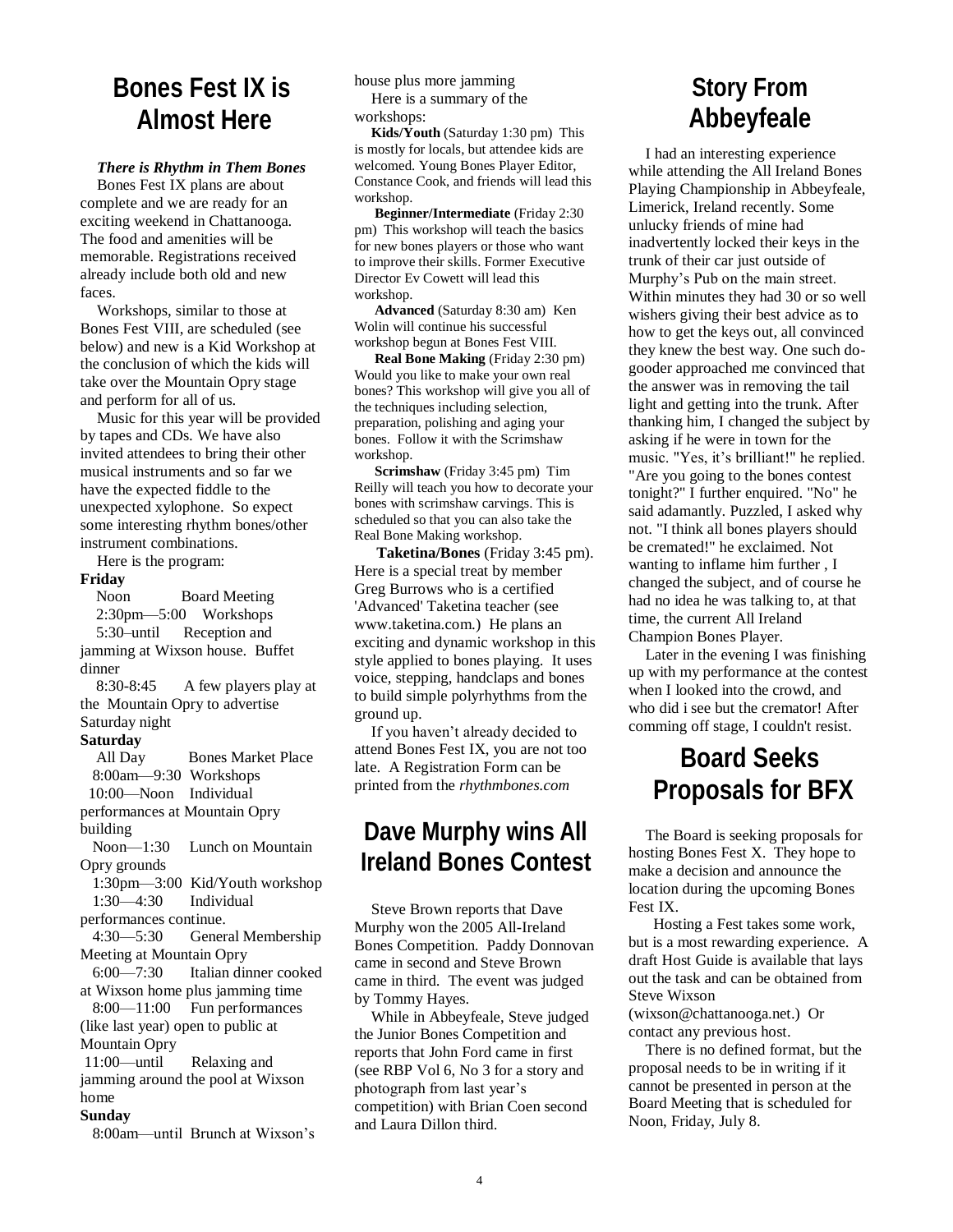### **Tips & Techniques The Double Hit**

They say a picture is worth a thousand words and sex sells. This can apply to the shape of bones too. I have invented another technique in playing bones and I call it a DOUBLE HIT which is when the bones concurrently hit at two spots at the same time (see



1 & 2 on the Figure.) The combination will give you three sound options of playing the bones. The single hit, hitting at spots 1 or 2 or alternating by hitting the two spots 1 and 2 on the bones at the same time giving a softer and sometimes jazzier sound

The bones I developed (again see the Figure) are just the right shape for this playing. A little adjustment in holding the bones using the conventional holding and playing techniques will give the desired results.

These collectable bones are exotic, rare hardwood and are hand carved into a girly shape. You play by holding the legs with back to back and heads down for normal bone position playing. Place your hand up or down just a little until both spots 1 and 2 hit at the same time while you are playing. You should also be able to hit spots 1 or 2 or you can hit spots 1 and 2 at the same time or you can hit spot 1 and push off by hitting 2 getting all these alternate sounds.

It's all in the grip placement and holding bones a little loose and altering your grip tightness during playing. The way I do it is to change the pressure in my hand (fingers) and be able to hit 1 or 2 or hit spots 1 and 2 at the same time at my will. I notice that I shift the outside bone (bone facing out) to the left a little to get the 2 shot alone.

You should be able to hit all these shots without moving bones up or down except initially when you make your initial adjustment when you first put your bones in your hand. During this initial adjustment, I adjust the bones up and down until I can hit 1 and 2 together then I can hit 1 or 2 at will just by pressure in my fingers or by shifting outside bone to the left just a little for the 2 shot.

Don't try these shots on any bones as they only work on my bones. To obtain these bones or if you have any questions email me on my website KeepQuiet.com. *Dutch Kopp.* 

### **Johnny Muise Dies**

Did I tell you Johnny Muise died? Johnny was the bones connection to Nova Scotia. He grew up there and learned to play at an early age. I believe his Aunt played in the Inverness Seranaders during the 40's and 50's and they had a bones player, Huey something. JOhnny came to several of my Neffa workshops but never to bones fest or regional meetings. He is on record playing with Joe Cormier, an old cape breton fiddler who lives in the Boston area. He came to Neffa the year Russ and Ev came. His daughter Rose also plays. *Steve Brown*

### **Mr. Bones Day**

Just back from Mr. Bones Day, a tribute to the late John Burrill. He was a street musician and performer who was welcomed on any stage in Boston and many across the country (See RBP Vol 3, No 1 for a feature story on John.) It was sponsored by Billie Hockett and held at her house.

A lot of fun but not a lot of people. We had a great time anyway. About 20-25 folks turned out including Jon and Melissa Danforth, Rob Rudin, Constance Cook, Paul Sedgwick, Phil Brake, Dave, Eric, and Andy Reiner, Jon Finger, Al Gregoire, and a number of other folks including some of Constance Cook's students (See photograph on Page 8.)

A long time musical partner of Mr. Bones, Mike (don't know his last name) was there and played along. He had numerous Mr. Bones stories as he traveled with Mr. Bones to New Orleans. Several local radio personalities from public radio including Naomi Arenberg of WGBH and Andy Nagy of WBRS were also present and very interested in the bones.

The music was great, we had a bones workshop and fun jamming. The Mr. Bones video, a documentary of Mr. Bones filmed shortly before his death and ending with a memorial to him, was played and was on sale as a DVD which I bought a copy. Jan Cornish, long time friend and associate of Mr. Bones, was there, and she was the main force behind the documentary.

All in all a fun day, I'm sure John

### **Website of the Quarter**

**www.davidholt.com** Member David Holt has been performing with legendary folk musician Doc Watson and in their show, *Hills of Home*, he plays a bones piece with Doc on the harmonica. The crowds always love it. And wouldn't most any of us like to have an opportunity to play with Doc. Tour dates can be found at his website.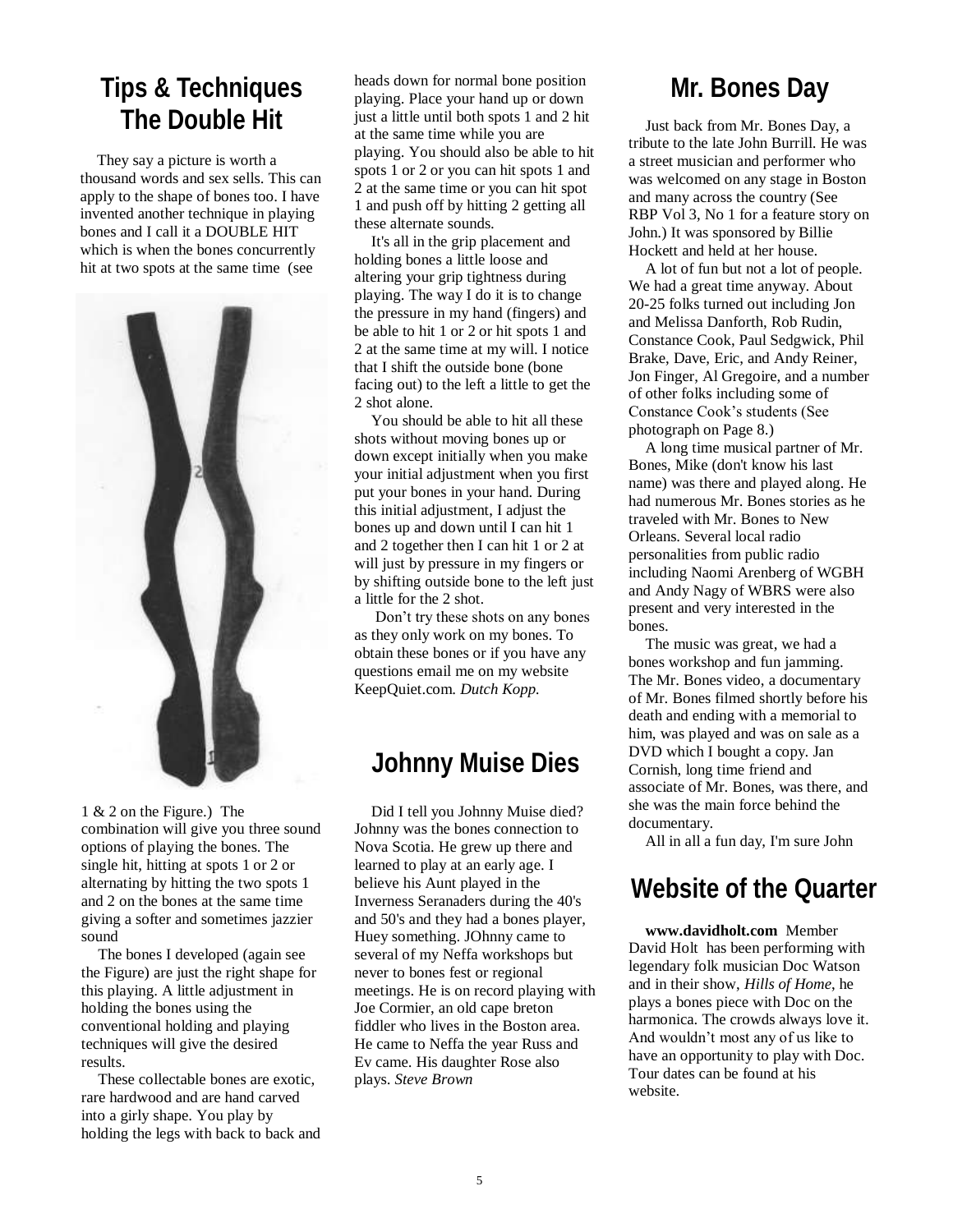### **Notes from Australia**

Bob Bolton is an Aussie and a bones player. I found him several years ago while searching the internet and we have corresponded via email off and on over the years. He is not a member of RBS but is a friend having let us use the drawing of the hand holding a rhythm bones that appeared in the upper left hand corner of early newsletters. The following is his reply to one of my emails. Paragraphs shown in quotes were taken from the email I sent him.

"I have some Tasmanian blackwood bones. ..."

That highlights another aspect of 'bones sound'. I started off concentrating on the very heavy woods ... initially *lignum vitae,* because I had an old vaudeville bones player on the bill at a Bush Music Festival in the late '80s. He played, in each hand, a set of old, very worn, 'bones' made of *lignum vitae* and did wonderful monologues about trains, &c, with counter rhythms from the two sets of bones. He complained that he needed to make some new sets, but could not get the *lignum vitae* ... a tropical timber of very interesting characteristics ... never common and now rare ... and protected under legislation.

I said I could help and, through an acquaintance who worked for a dockyard, I located a supply of offcuts from the use of *lignum vitae* as the packing in 'stuffing boxes', the glanding through which the propeller shaft passes. This uses *lignum vitae*  because it is hard, tough, waterproof and self-lubricating. My contact played what he prosaically called his 'woods' ... straight pieces of *lignum vitae*, approx. 200 mm x 35 mm x 10 mm (with a shallow chamfer ... about 5 mm deep x 30 mm long ... at the tips, where they struck each other).

I passed on a supply of suitable blanks to the old vaudevillian and used some of the remainder to make 'bones' to designs that had been playing around the further reaches of my mind. These has a shallow and asymmetrical 'S' shape ... a large, fat 'belly' where they struck each other

and a fairly sharp recurve immediately above (and defining) the finger grip. They worked quite well and made a satisfyingly deep 'clonk' ... and worked well at slower rhythms, minimizing the tendency for players of lighter 'bones' to drive the tempo up.

This got the 'bones' making out of my system for a few years, until I was reading descriptions of bones in articles and reminiscences of old players interviewed by the folklorists of the 1950s Australian "folk revival". Quite a number said they could not get a good weight and sound from butchers shop bone, and so they made 'bones' from wood ... usually very heavy, hard local (dry inland) timbers ... typically nearly twice the weight of oak, or similar "Old World" timbers. Dad had made dozens of sets for the Bush Music Club musicians and for Boy Scouts (who he taught at Jamborees) and he had used 'Brush Box' (*tristania conferta*'), an Australian hardwood of specific gravity  $(\sim)$  1.09 (about 1½ x the density of oak) and renowned for its toughness in applications such as factory flooring.

This triggered a spell of tracking down as many of the timbers mentioned (some where only available around the home town of the informant!) and making up sets to study. The net spread to a 'wish list' of other notably heavy timbers and I ended up with something more than 70 sets of wooden 'bones', made from 30 or so different timbers ... including some not particularly heavy. Tasmanian Blackwood (*acacia melanoxylon*) is one of the less heavy ... a tad lighter than oak? ... and quite light for an Australian acacia ... but it produces a very pleasant 'bones' sound. It is not as penetrating as the super hard types, nor as 'full' as the *lignum vitae*, but is a good, all round, sound ... and the timber is relatively easy to get!

"... My father, the butcher, tells me that old ox have very hard bones ... I found an old buffalo carcass and gave the rib bones to our Executive Director, Ev Cowett. Now they are his favorite bones. ..."

As I often say, the old players reckoned the best bones were the ribs of a working bullock that died of old age and bleached dry in the sun. trouble is, there are not many bullock teams today! "Cracker cows" and "Scrub Bulls" may be the only sources of hard, heavy rib bones today ... more research needed!

"... Nick Driver ... gave me a set of his shaped shin bone bones while at Bones Fest V. They have a good sound, but Nick prefers the politically incorrect whale bone bones. ..."

My shin bones are used only in very large gatherings, to compete with loud accordions (fortunately I don't have to compete with me playing accordion ... or they might be used more!). Their sound would be great in music halls packed with noisy customers and no amplification. I have a friend who has a set of (old) whale bones, but they are fairly small and I have to concentrate in order to play them (but she is doing well, with her smaller hands). I saw, in a musical instrument museum (now in Nowra, south of Sydney) some bones that had been sold by Sydney music shops just before or after WW II - and they looked as if they may have been sawn from whalebone ... once again, a bit small for my tastes.

"... just got back ... Rocky Mountains in Colorado ... met a young man from Turkey who knew about them. Not only from Turkey, but from Mesopotamia where history says bones were played ... That could be most interesting ..."

Indeed!

"An article about the Australian bones players could be interesting ..." I guess that I would know more than a dozen bones players without thinking very hard about it. Unfortunately, they won't all be at the National, this Easter, since several will be playing (lots of other instruments, I should quickly add) at gigs over that weekend. I will look at the sessions with a view to grabbing a few shots of bones players. Regards, *Bob Bolton*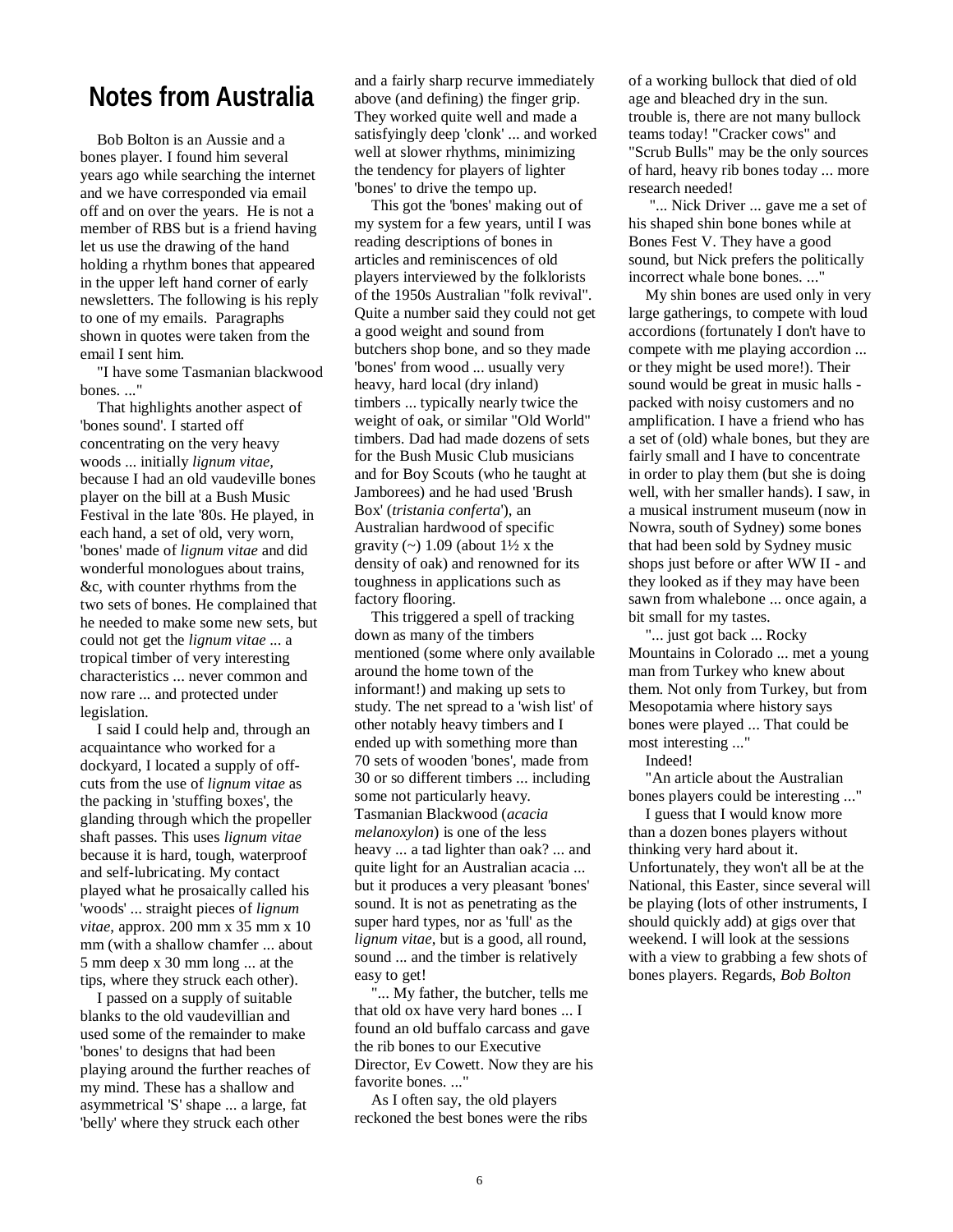#### *(Chlefeli/Klepperle—Continued from page 1)* Swiss children as a toy instrument.

U. S. as Shrove Tuesday or *Mardi Gras*). Over a large part of Switzerland, however, the tradition is associated with the end of Lent, with playing often focusing on the Friday or Saturday before Palm Sunday (which is a week before Easter). Both of these can be viewed as a part of larger religious observances having to do with clappers and other noisemakers.

The replacement of church bells with other kinds of rattles or clappers during Holy Thursday and Good Friday is widespread in Christian tradition (to emphasize the solemnity of the time), and in some areas was practiced during the whole period of Lent (this practice fell out of official favor after the Second Vatican Council, but is still found in many parts of Europe). As for the *Fasnacht* tradition, the use of wooden noisemakers and loud music of every kind during *Fasnacht*/*Mardi Gras*/ *Carneval* is also a very old and widespread practice all over Europe, and can usefully be compared to pre-Christian ceremonies celebrating the end of winter.

References to both *Fasnacht* and Holy Week playing of *Klepperle*/ *Chlefeli* can be traced to the Renaissance with certainty (in documents and images from the 1500's and 1600's), and could possibly be much older. In the 1800's, however, the traditions changed somewhat and at the same time became popular emblems of regional distinction and pride. The 1800's traditions were nearly extinct until the 1960's and 1970's when they experienced a revival in both Germany and Switzerland. The Swiss Holy Week tradition is now generally focused on contests (called *Priis Chlefeli*) of schoolchildren. In addition, the *Chlefeli* are played throughout the year as part of *Ländlermusik*, a traditional folk music of the Alps, along with instruments such as accordion, clarinet, and double bass. More recently, they have been replaced in the *Ländlermusik* to some extent by the spoons, which are considered to be easier to learn and play. *Chlefeli* are also played by

The Germans also have competitions for children (*Preiskleppern*), as well as general playing of *Klepperle* during the *Fasnacht* festivities, which also involve drinking, parades, and large costumed "fools" representing folk cultural figures—in some towns there is a "Klepperle-Narro," a figure whose costume is entirely covered with *Klepperle*!

I am indebted to a number of sources (almost all online) for this learning. When I first heard about the *Klepperle* and *Chlefeli* about a year ago, it was through a web site dedicated to the instrument and the *Preiskleppern* in Radolfzell, Germany, at http://www.klepperle.de. The site is very large and complete (maybe as big as our rhythmbones.com!), and includes history, a tutorial, sound/ video clips, and much more. Although it is (naturally) in German, the site will be educational to any English-speaking learner who is willing to use one of the many online translation tools available. I would also like to thank Dr. Joachim Schumacher (webmaster of klepperle.de) and Fabian Dieterle (who coaches the children who play and compete in the Radolfzell *Preiskleppern*) for their gracious and informative emails.

The largest web site concerning the Swiss tradition is probably http:// www.rhythmics.ch/clappers.html (also in German and Swiss-German) which contains pictures, an example of notation, and links to a number of Swiss sites, including those where *Chlefeli* are for sale as well as those of the children's *Priis Chlefeli* competitions in schools, some of which include video clips. Here, too, I'd like to thank Dr. Dieter Ringli, who works at the Ethnomusicology Archive in the University of Zurich and was very helpful to me with information on the *Chlefeli*.

The curious will, of course, find much more on the web by careful use of search engines. I'll be posting more links on the rhythmbones.com web page shortly, as well.

I hope, as you watch the wellrehearsed playing of the Swiss and

# **Dem Bones Donates Bones for Workshop**

Member Randy Seppala of the new company *Dem Bones* is donating rhythm bones for the Bones Fest IX Kids' Workshop. He is working on a special design using his co-founder's seven year old daughter. The kids who attend the workshop will be able to keep their rhythm bones.

Randy and professional master wood carver Jim Lohmann formed this new company that is located in Covington, Michigan on the Upper Peninsula on the south shore of Lake Superior. They have combined their talents to bring out a quality line of wood rhythm bones manufactured on a computerized wood milling machine (now ain't that grand.).

Randy says they have spent the last year working the bugs out of their production system and are producing bones.

One feature that I thought our members would like is they can offer people their your own personal signature line of rhythm bones made to their specifications. Randy says they can reproduce, in quantity, any style or shape required from a single bone to use as a pattern. "We can set up a computer program to mill your own style of bones and offer a complete sanded, finished and packaged set or we can mill your unsanded, unfinished bones blanks and you can complete them yourself." He said laser printing will also be available.

Randy says they are working on a website that will be called *playdembones.com* and it will feature their complete line of wooden bones and instructions on how to play them. For more information contact them at 906-355-2459 or info@playdembones. com. Or better yet come to Bones Fest IX as they will both be there. Thanks Randy and Jim for donating bones for